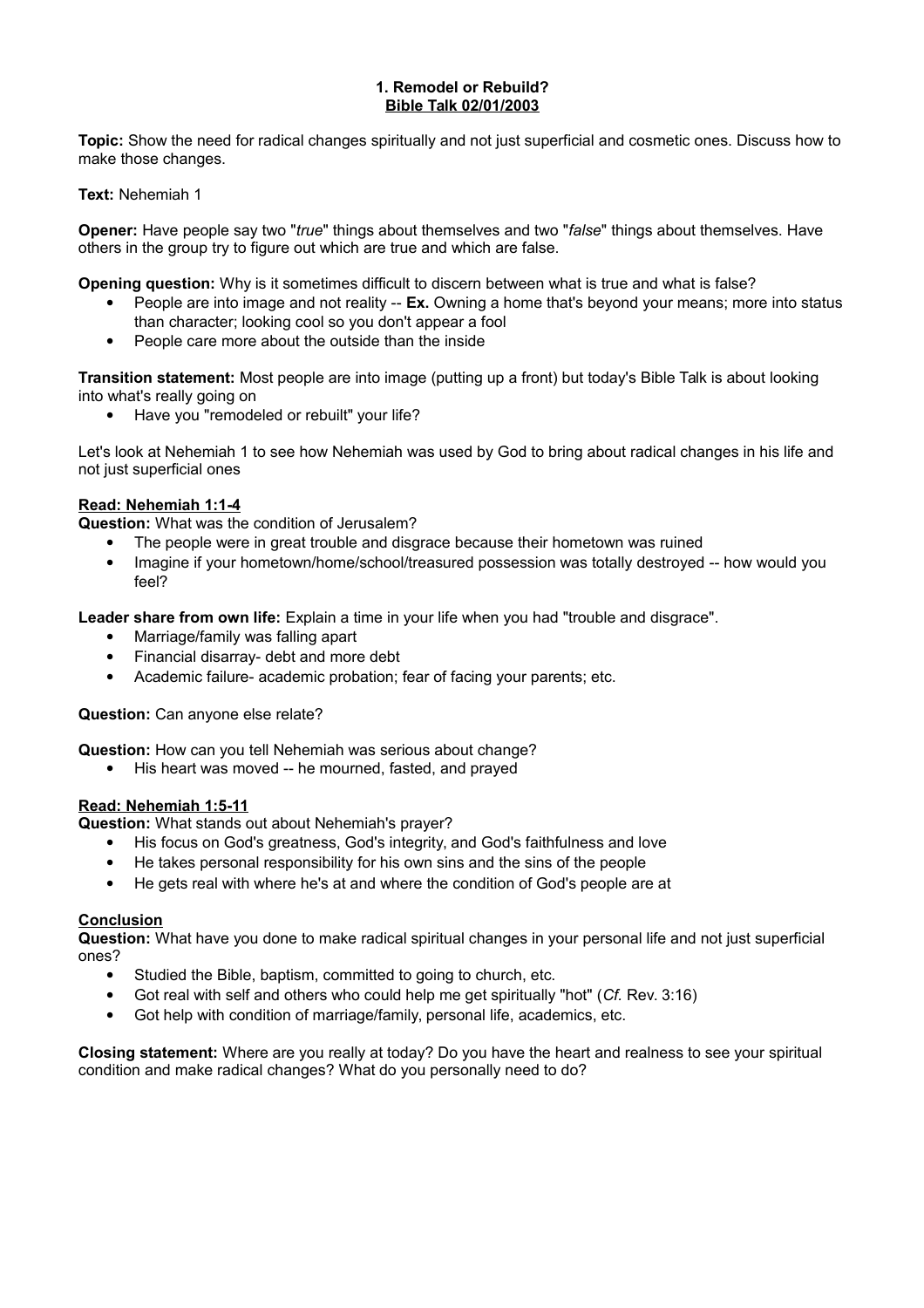#### **2. Satan's Schemes Bible Talk 09/01/2003**

**Topic:** To show that Satan's Schemes can be turned back with God and his power. **Text:** Nehemiah 4

Materials Needed for this Bible Talk

- 1. Note Paper & pen (To write a list)
- 2. Matches
- 3. Ceramic Cup
- 4. Bible (This goes without saying -- But we'll say it anyway)

**Question:** What are some ways that Satan tries to tempt us or stop us from living out the plans that God has for us? (Have someone write this list out on paper.)

**Example** Persecution for what we believe. Satan tells us "we can't do it." He tempts us in our purity, with our jobs (stress or putting them first before the kingdom).

Leader: Make sure you share some times that Satan has tempted you our tried to stop you.

## **Read: Nehemiah 4:1-3, 7-8 & 10-12**

**Question:** How was Satan at work here?

Talk about how Satan was using these two men (Sanballet and Tobiah) and how he uses people around us to discourage and attack us. Satan will also cause us to become discouraged with the work ahead.

**Question:** Looking through the chapter, what are some ways that Nehemiah and the Jews responded to Satan's attacks?

- V4 -- They all pray (specifically)
- V6 -- They put their whole hearts into it
- V9 -- Prayed again
- V9 -- Put a plan into action
- V13 -- Put another plan into action
- V13 -- Unity: They were posted by Families (Our bible talks are a family)
- V14 -- they were reminded of how Great and Awesome God is
- V18 -- Worked with a sword at their side (This is the bible for us)
- V20 -- When the trumpet sounded they all joined together (Unified)
- V22 -- They were always prepared (Ref. 2 Timothy 4:2)

## **Conclusion:**

**Question:** What are some ways that you have responded to Satan's Attacks lately?

- $\Box$  Prayed More (and are you praying specifically)
- $\Box$  Made the bible your standard (is it always at you side?)
- $\Box$  Pulled others into your life (To be real with and to fight Satan with)
- $\Box$  Have Plans and Dreams (Not just living day to day)

These are things that God wants us to do everyday to fight Satan's Schemes as we see with Nehemiah.

Take the list that you wrote out and set it on fire (In the ceramic cup). *Be careful!* Satan be gone!!!

**Closing Statement:** Satan's Schemes will burn in Hell just like this paper, but our wall will be built and will stand strong as long as we put our trust in God and his will for us.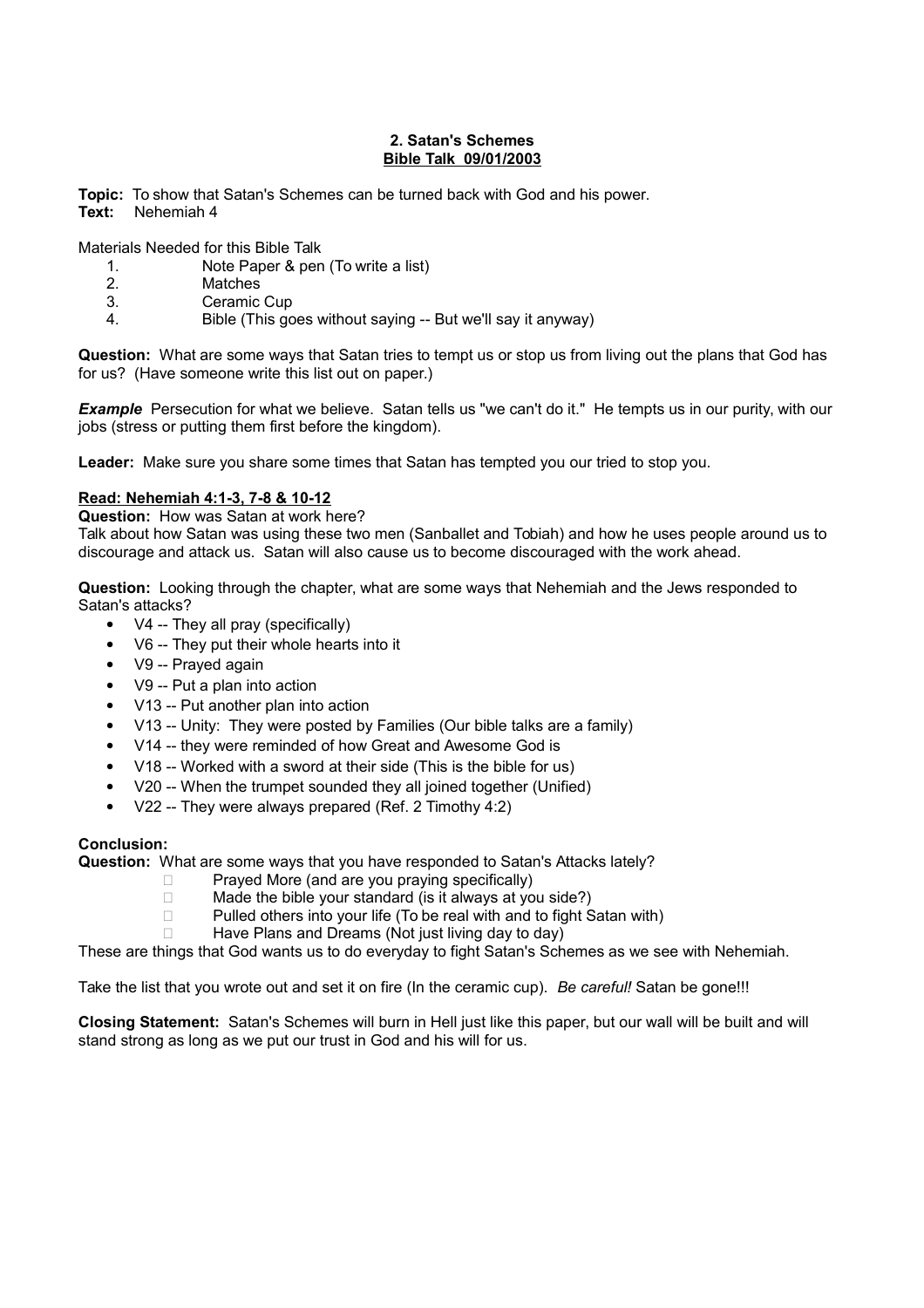## **3. Back to School Bible Talk 16/01/2003**

**Opening Question and Icebreaker:** Let's introduce ourselves and share one thing we dislike(d) the most about going back to school.

One of the things that happens on the 1<sup>st</sup> day is the clear communication of expectation(attendance, standard, etc.) to the whole class

**Transition Statement:** Let's look at an example of how God does this:

## **Nehemiah 8:1-3**

- How would you describe the crowd?
- What was their attitude like during the reading?
- If you and I were there, what are some of the things we would be feeling? What if this happened this Sunday?

## **Nehemiah 8:5-6**

- Why do you think the people stood up while Ezra read?
	- o Respect
- As we study the Bible, how can we show God the respect that is due Him?
- How can we show disrespect?
- What is the heart behind being disrespectful to God's Word?
	- $\circ$  Pride -- we think we know better
- In what ways can our pride be seen as we read God's Word?

# **Nehemiah 8:7-8**

- What role did the Levites play?
	- o Explained the law more clearly to the people
- Why was this role necessary?
	- o Prevent confusion
- Why is it important to have a teacher in school?
- Do you think it's important for us to have someone teach us the Bible today? Why or why not? The people had to get humble before God and His Word before they could get taught.

Let's look at how God blessed this heart:

## **Nehemiah 8:12**

- What was the result?
	- o Great joy

## **Conclusion:**

It's God's intention that everyone hear his Word. We must receive it humbly in order to really learn what it is saying.

You need to ask yourself today:

- 1. Does your life show humility to God's Word?
- 2. Are you willing to let someone teach you more about the Bible?

Make sure in our fellowship afterwards to ask each other the answers to these questions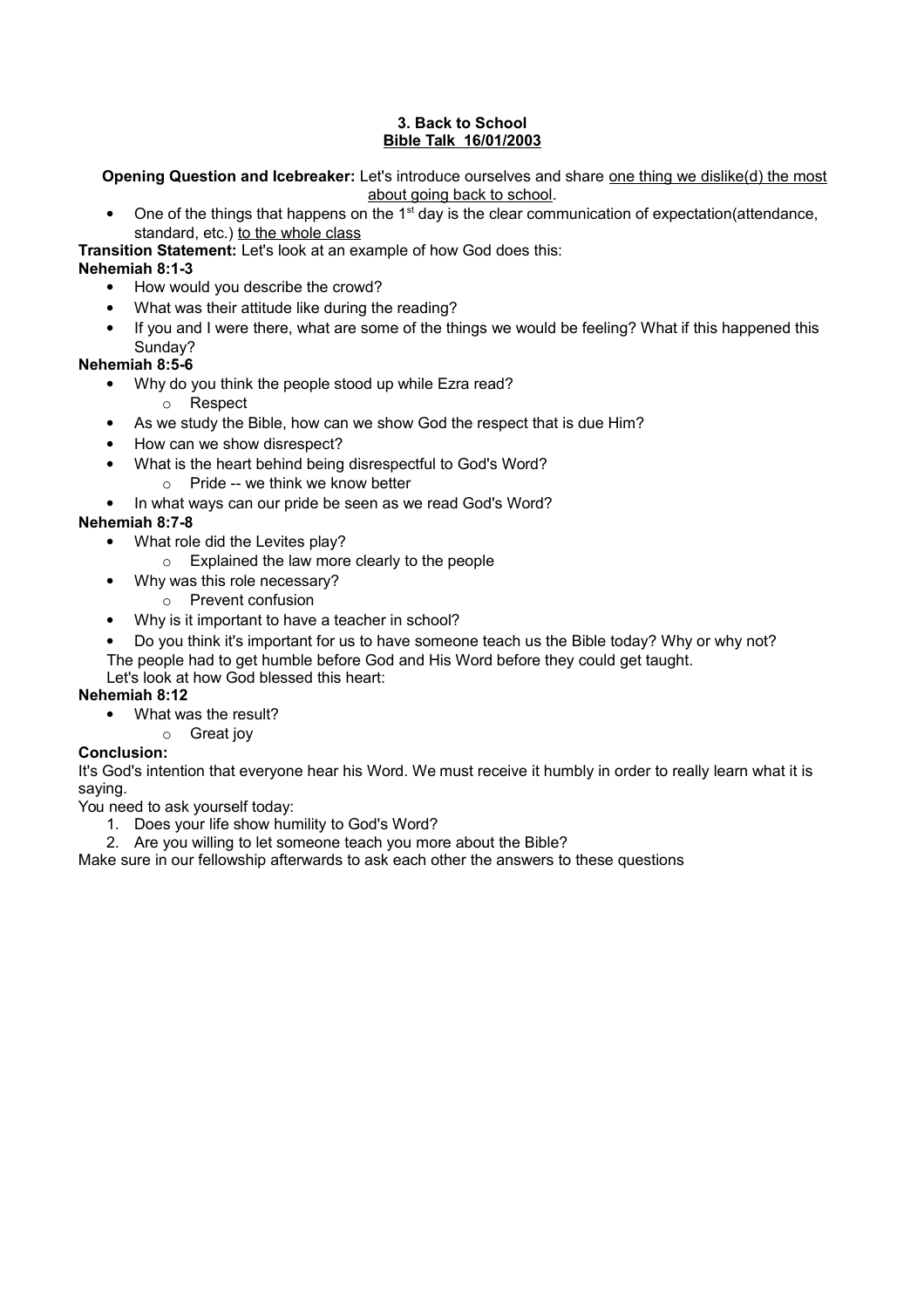## **4. Soul Talk Bible Talk 23/01/2003**

#### **Open with discussion questions:**

-Growing up, who was one of your best friends and what made you so close? -Is it important to you, to be able to "talk about anything", with your best friend? If so, why?

**Intro:** Being open about things that are going on inside of us can be challenging.

And yet when we are open it produces a sense of freedom and peace of mind. Some people use analytical therapy to release daily pressures inside so they can feel free and cope with life. Some people maintain relationships so they can just talk and be open. The method may vary, but one thing is for sure: we all have a need to be open with somebody.

**Nehemiah 9:2b** They stood in their places and confessed their sins and the wickedness of their fathers.

3 They stood where theywere and read from the Book of the Law of the LORD their God for a quarter of the day, and spent another quarter in confession and in worshiping the LORD their God.

- 1. Here we see the desire of the Jews to renew their connection with God!
- 2. One of the ways to do this was to be open and "confess" their sins to God. (for 3 hrs.!)
- 3. What kind of feelings come up when you think of the word, "confess"?
	- Religious?
	- Negative?
	- Vulnerable?
	- Sign of weakness?

#### **James 5:16** *Therefore confess your sins to each other and pray for each other so that you may be healed. The prayer of a righteous man is powerful and effective.*

- 1. The word "confess" simply means to acknowledge.
- 2. Definition of "confess" = "to tell or make known; to admit."
- 3. What are some of the benefits that we receive when we are open about our lives? - (note: several answers; the verse says: we can be healed)
- 4. What are some things that help you to be open with your life? (share and discuss)<br>5. When is the best time to be open or confess for you, and why? (share and discuss
- When is the best time to be open or confess for you, and why? (share and discuss)

## **Nehemiah 1:5** *Then I said: "O LORD, God of heaven, the great and awesome God, who keeps his*

*covenant of love with those who love him and obey his commands, <sup>6</sup> let your ear be attentive and your eyes open to hear the prayer your servant is praying before you day and night for your servants, the people of Israel. I confess the sins we Israelites, including myself and my father's* 

# *house, have committed against you. <sup>7</sup> We have acted very wickedly toward you. We have not obeyed the commands, decrees and laws you gave your servant Moses.*

- 1. Nehemiah believed that in order to begin rebuilding the wall, the most important element needed to be put in place: confessing and acknowledging what he and his people had done wrong. Only then could they move on with a clean slate.
- 2. To let your **soul talk** is a sign of "wanting a fresh start".
- 3. It is a sign of strength of character, not of weakness.
- 4. To be deeply open with your life demonstrates a desire to do what's right and move on.
- 5. Search your heart and ask "Am I allowing my soul to talk regularly so I can stay open and honest with my life?" If you do, the healing of God awaits you...